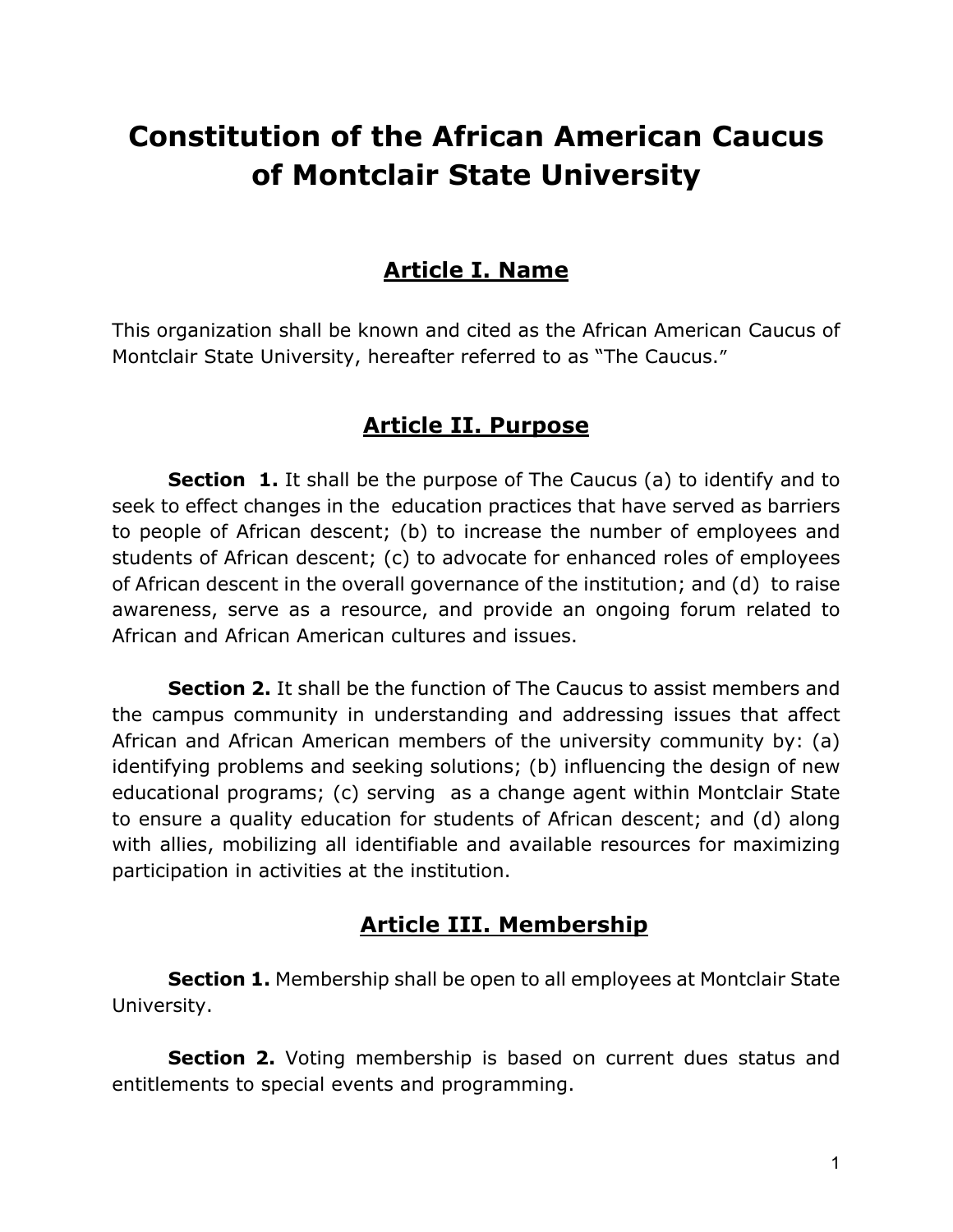**Section 3.** Annual dues shall be assessed in an amount determined by the membership each year at the May meeting. Dues are payable in September and valid through the chosen membership term. Dues are collected all year round. These funds shall comprise the treasury and be used to support the financial needs of the Caucus.

# **Article IV. Officers, Terms of Office, Elections, and Boards**

#### **Section 1. Executive Board**

The elected officers of The Caucus—President, Vice President, Recording Secretary, Corresponding Secretary, Treasurer, At-Large, and Parliamentarian—shall constitute the Executive Board.

#### **Section 2. Advisory Board**

There shall be an Advisory Board comprised of the officers, all committee chairs and the Ex Officio, Immediate Past President. This Board shall also include the representative to the President's Commission on Affirmative Action, Caucus representatives from the clerical staff, building/grounds, food service, MSU police, and at least one representative of an MSU student group committed to concerns of the African Diaspora. These representatives shall be appointed for one academic year by the Executive Board and convened and chaired by the Vice President.

#### **Section 3. Election of Officers**

All officers shall be elected in May and begin the term of office at the close of the last scheduled meeting of the academic year. The nomination process shall be conducted at a March meeting. The ballot will be presented at the April meeting, and the voting process may be managed electronically by the Nominations and Election Committee.

## **Section 4. Terms of Office**

President - 3 years Vice President - 2 years Recording Secretary - 2 years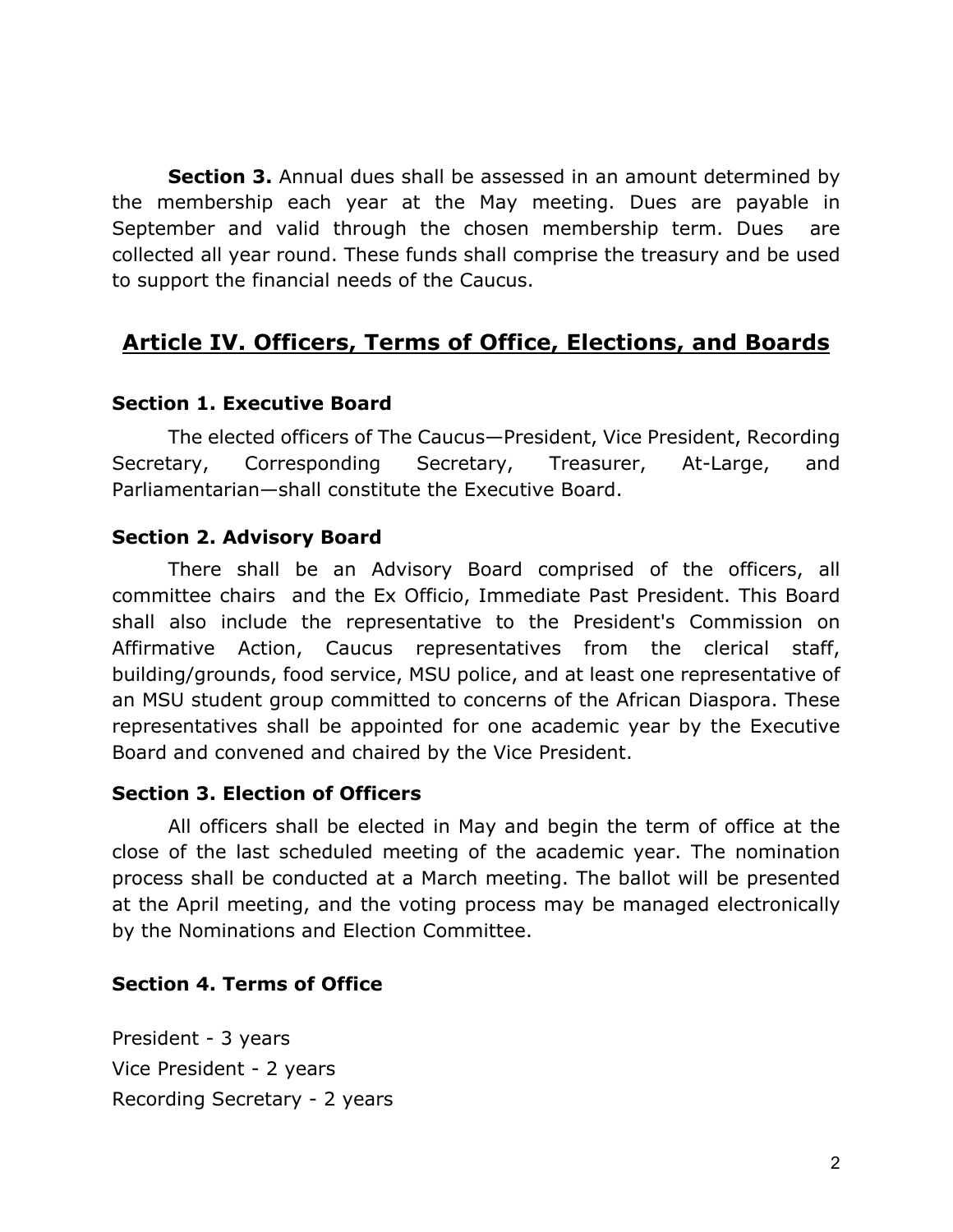Corresponding Secretary - 2 years Treasurer - 2 years Parliamentarian - 2 years At-Large Member - 2 years

The last year of the President's term converts to that of an Ex-officio, Immediate Past President and overlaps the first year of the term of the newly elected President.

# **Article V. Meetings**

## **Section 1. Executive Board**

The Executive Board shall establish its meeting schedule as deemed necessary by the President to facilitate The Caucus' business in between meeting of the general membership.

## **Section 2. General Membership**

The Caucus shall meet regularly in accordance with the schedule adopted by the Executive Board at the first meeting of each academic year.

## **Section 3: Advisory Board**

The Advisory Board shall meet twice a year.

## **Section 4. Committees**

Each committee shall meet as required to complete its work.

## **Section 5. A Quorum**

For Executive Board, General, and Advisory Board meetings, quorum shall be a simple majority. No quorum is required for committee meetings.

# **Article VI: Committees**

## **Section 1. Standing Committees**

There shall be the following standing committees. The committee chair shall be appointed for a one-year, renewable, term at the discretion of the Executive Board for an unlimited number of years.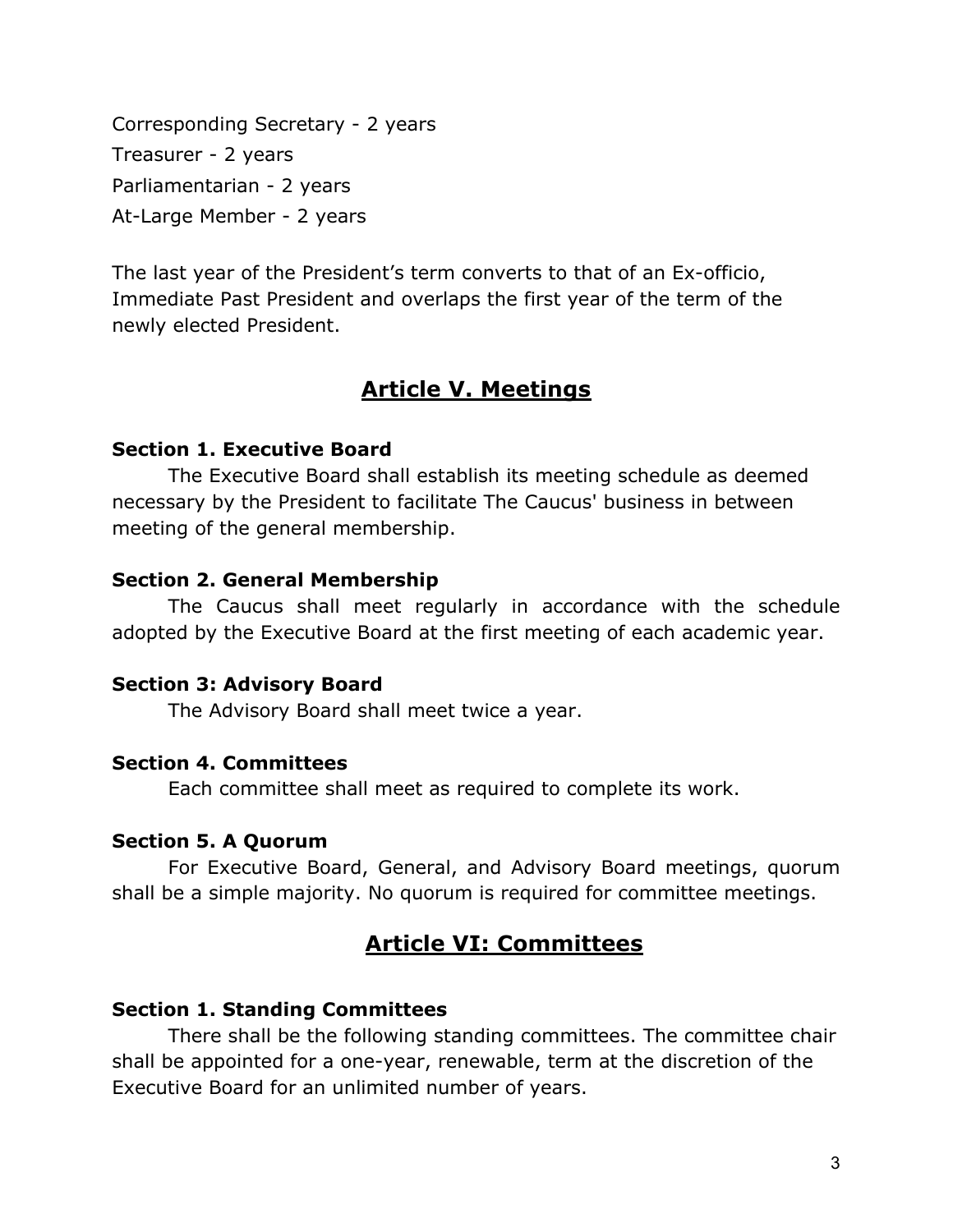- 1. Fundraising
- 2. Programming
- 3. Nominations & Election
- 4. Constitution & Bylaws

## **Section 2. Ad Hoc Committees**

Ad hoc Committees shall be formed and charged by the officers as needed and exist as needed to complete their charge. An ad hoc committee that exists for at least three years shall be reviewed for a change of status to a standing committee or have its charge incorporated into an existing committee.

# **Article VII: Amendments**

#### **Section 1**. **Procedures**

This constitution shall be amended at any general meeting by a simplemajority vote of the members in good standing and present, and/or, if conditions dictate, electronically. The proposed amendment shall be circulated in written form to the membership no less than seven days prior to the meeting date.

## **Section 2. Issuance of Revisions**

The revised Constitution shall be provided to the membership within one month from the ratification date of the revisions, and approved by a simplemajority of the membership in good standing.

# **Article VIII: Removal of Officer**

#### **Section 1: Procedure**

An officer can be removed from office by a simple-majority vote of the membership in good standing.

# **Article IX: Dissolution**

#### **Section 1. Procedure**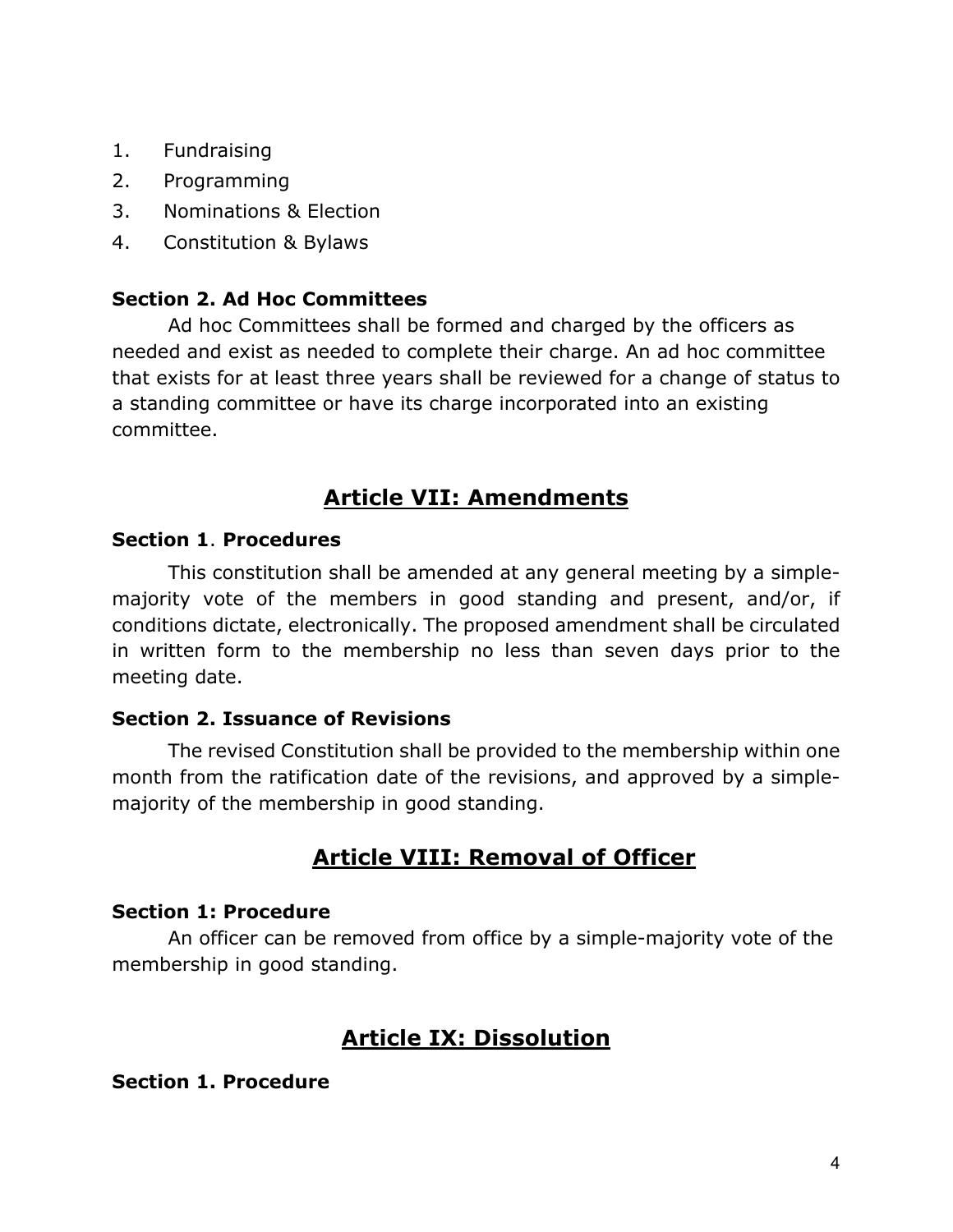This Caucus shall be dissolved by a simple-majority vote of the membership in good standing following at least a two-month period of review of cause by a group comprised of at least one representative from each constituency.

# **Bylaws of the African American Caucus of Montclair State University**

# **Article I: Duties of Officers**

#### **Section 1. President**

- Shall prepare the agenda, with the assistance of the Recording Secretary, if requested, and preside at all meetings of The Caucus
- Shall present to membership the Executive Board and all committee chairs
- Shall perform the duties of any vacated office or appoint a designee until the office is filled
- Shall serve as The Caucus's ambassador/representative to the University campus and community
- Shall appoint liaisons as needed

## **Section 2. Vice President**

- Shall perform all duties of the President during the President's absence or incapacity
- Shall coordinate the functions of all standing committees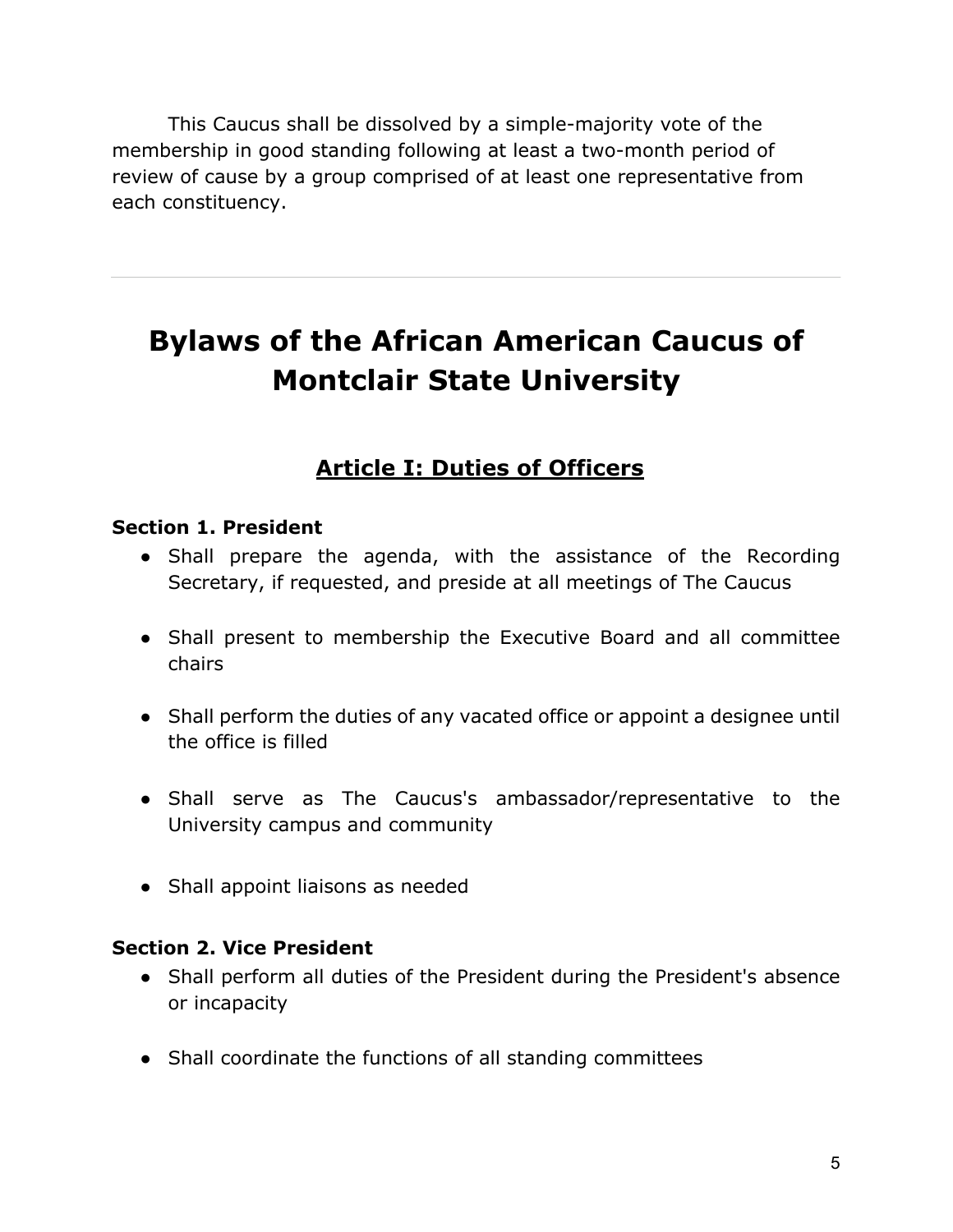• Shall work with all ad hoc committees as directed by the President

## **Section 3. Recording Secretary**

- Shall assist the President in preparation of the agenda, if requested
- Shall arrange physical or digital space for Executive Board meetings
- Shall record all proceedings of the general and Executive Board meetings
- Shall make the minutes and records available to all members in good standing, with the assistance of the Corresponding Secretary, if requested
- Shall keep on file all records, reports, and information necessary to the function and purpose of the organization
- Shall preside over meetings during the absence or incapacity of the President and Vice President

## **Section 4: Corresponding Secretary**

- Shall send all correspondence to the members in good standing and to other persons or groups as directed, including the minutes if requested by the Recording Secretary
- Shall arrange physical or digital space for general membership meetings
- Shall be responsible for the reproduction and dissemination of materials designated by the Caucus
- Shall act in place of the recording secretary as needed
- Shall maintain a roster of members in good standing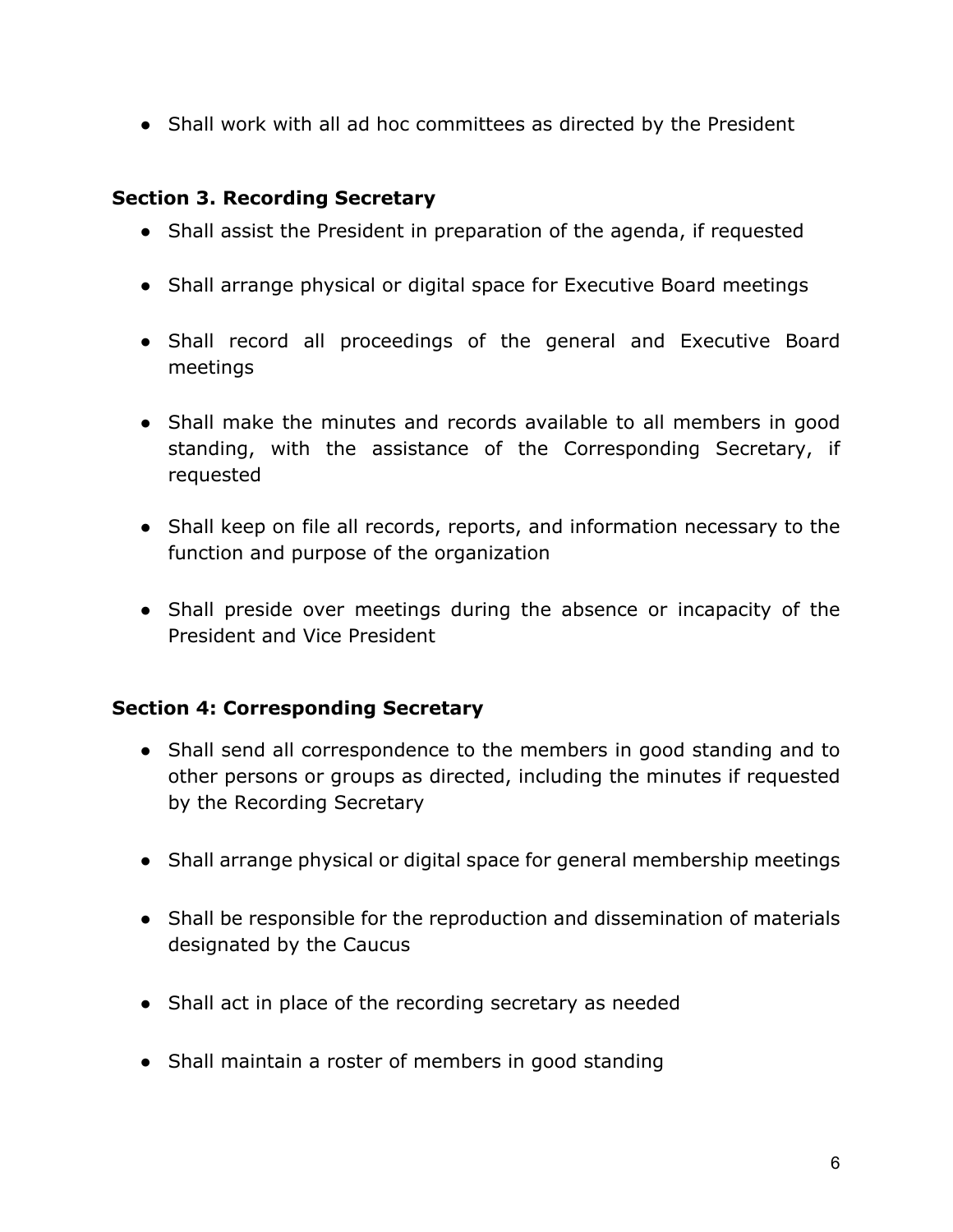#### **Section 5: Treasurer**

- Shall be responsible for all monies received, including membership dues
- Shall be responsible for the disbursement of all funds as designated by The Caucus
- Shall serve on the Fundraising Committee
- Shall maintain a roster of members in good standing and provide said roster to the Nominations and Election Committee prior to elections

## **Section 6. Parliamentarian**

- Shall advise the President of proper parliamentary procedures
- Shall serve as the Chair of the Constitution and Bylaws Committee

## **Section 7: At-Large**

- Shall assist any officer or committee chair in the fulfillment of their duties
- Serve as chair of Nominations and Election Committee
- Shall provide input on behalf of the general membership to the Executive Board
- Shall act a liaison to university and surrounding community organizations

## **Section 8. All Officers**

All officers shall assume fiduciary responsibility for Caucus funds

# **Article II. Standing Committee**

## **Section 1. Fundraising Committee**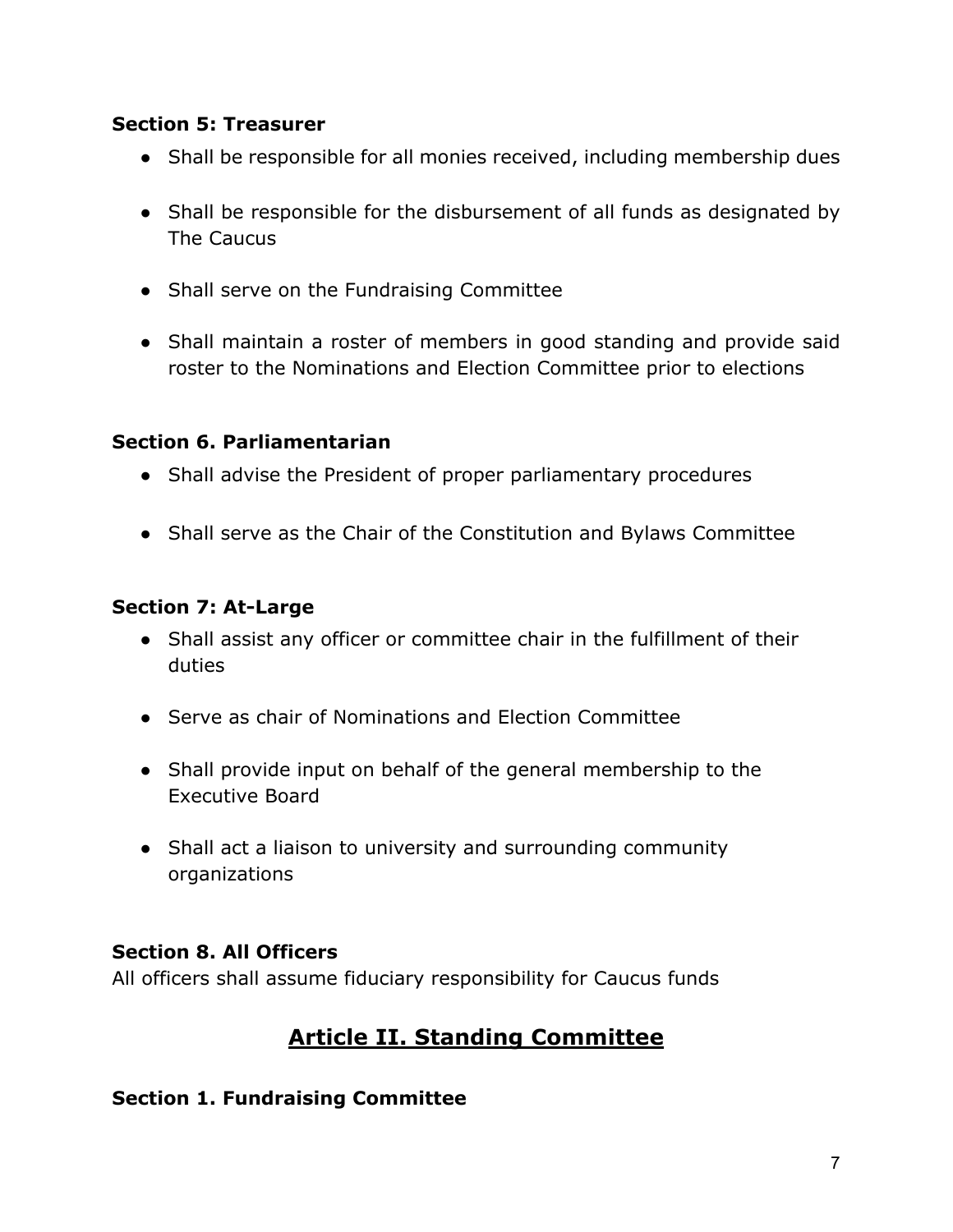- Shall propose activities to the Executive Board which will generate revenue for the Caucus
- Shall coordinate and organize all approved fundraising activities
- Shall arrange for payment of all bills generated by its activities through the treasurer
- Shall submit all money raised to the treasurer

## **Section 2. Programming Committee**

- Shall develop and propose to the Executive Board programs for the MSU community to enhance awareness of matters and concern about the African diaspora
- Shall lead the organization and implementation of approved cultural and social affairs programs for students, faculty, staff, and the wider community
- Shall confer and work with the Fundraising committee when these programs have the potential to produce revenue
- Shall contribute to faculty and staff advancement and development

## **Section 3. Nominations and Election Committee**

- Shall facilitate the election process
- Shall identify eligible candidates to be nominated and submit the slate of nominees

## **Section 4. Constitution and Bylaws Committee**

• Shall prepare revisions as needed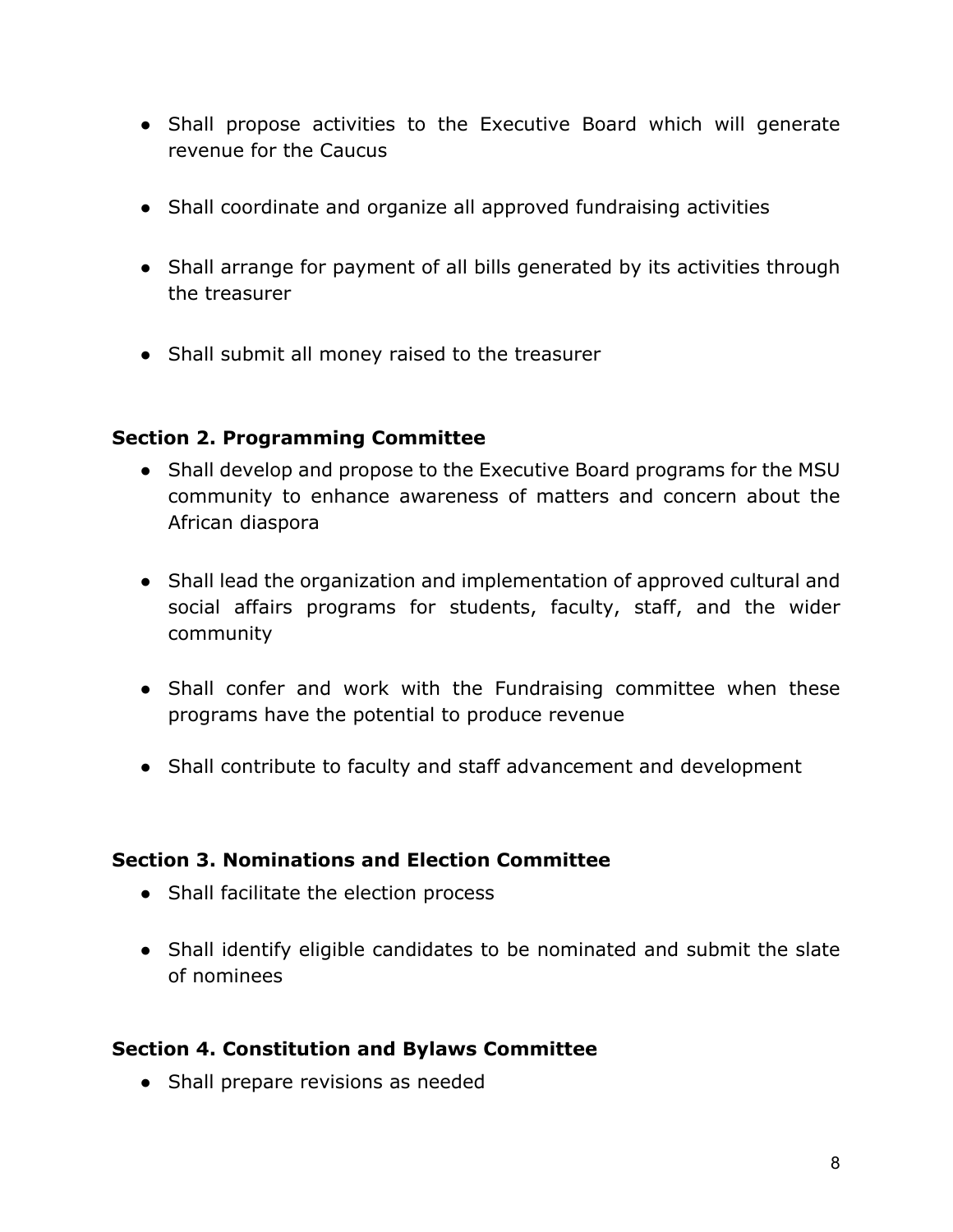- Shall facilitate the amending process
- Shall interpret the constitution and bylaws as needed

# **Article III: Elections**

#### **Section 1. Officers**

The President shall charge the Nomination and Elections Committee no later than at the February meeting. The nominating Committee shall present the proposed slate of nominees at the April meeting and/or electronically and accept nominations from the floor and/or electronically at the March meeting.

Election of the officers shall be held during the May meeting. No nominations will be received from the floor at this meeting.

#### **Section 2. Eligibility of Nominees**

Any member in good standing as of the February meeting shall be eligible to hold any office. The Nominations and Election Committee shall verify good standing before placing a name in nomination.

#### **Section 3. Vacancies**

Should the President be unable to complete the term, the Vice President shall succeed immediately to that office and the Executive Board shall activate the Nominating committee to conduct an election for the office of Vice President.

Vacancies occurring in any of the other offices or chair position shall be filled immediately by an Executive Board appointment. All appointed replacements of officers and chairs will serve the remainder of the filled term and may be nominated for election, in the case of officers, or reappointed, in the case of committee chairs, to fill a full term.

#### **Section 4. Consecutiveness**

All officers may succeed themselves in office.

## **Article IV: Meetings**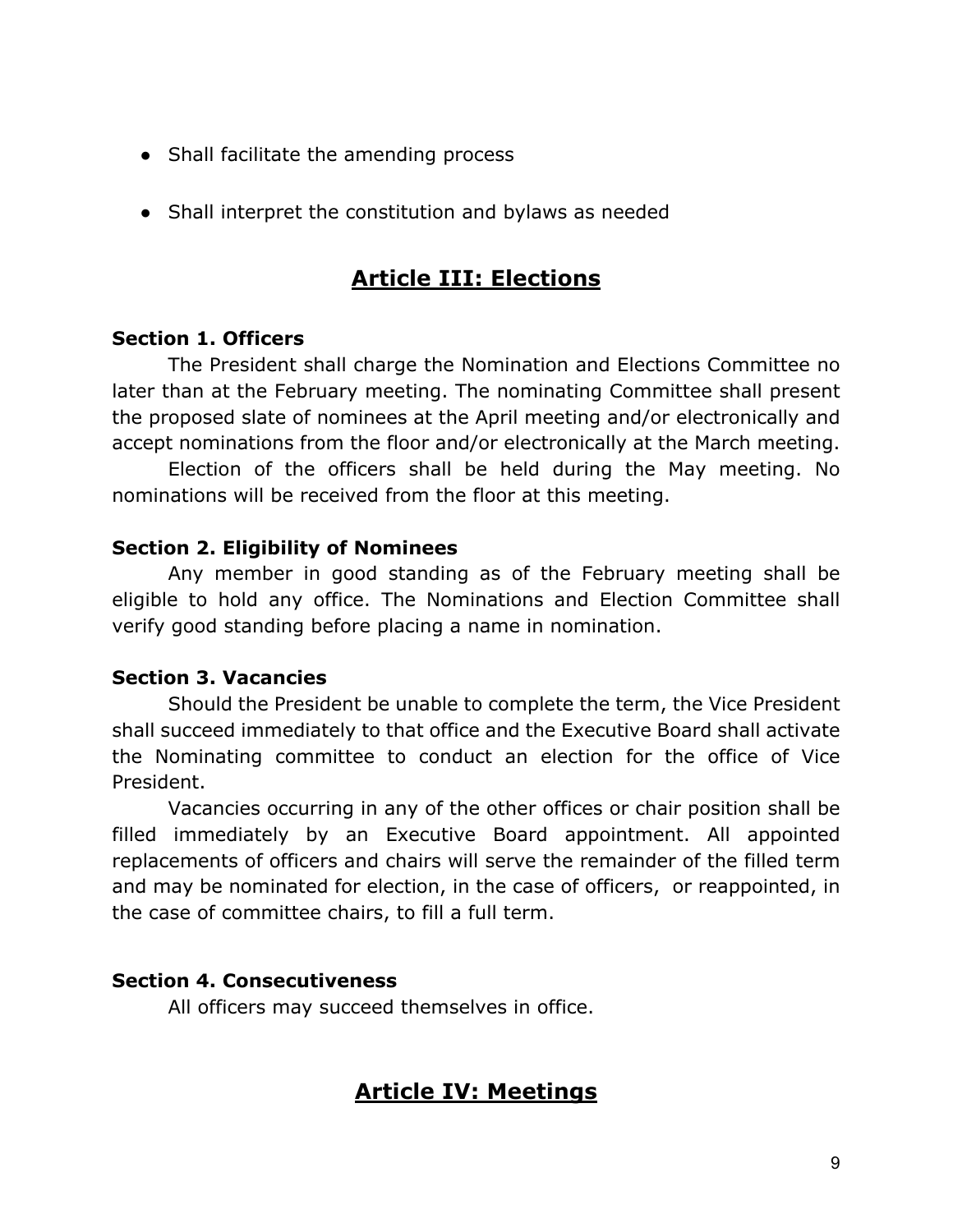#### **Section 1. Executive Board**

The officers shall meet at least once a month, at the discretion of the President. Additional meetings may be scheduled if necessary by the President at the suggestion of any officer to discuss special matters or issues. This schedule shall be provided to the general membership at the September meeting.

#### **Section 2. General Membership**

General membership meetings shall occur monthly from September through May. The schedule of meetings shall be established at the September Executive Board meeting.

#### **Section 3. Advisory Board**

The Advisory Board shall meet twice a year. Additional meetings may be scheduled if necessary by the Vice President at the suggestion of any officer to discuss special matters or issues.

#### **Section 4. Committees**

Each committee shall meet as required to complete its work as determined by the committee chair. The President may also request a meeting in consultation with the committee chair.

# **Article V: Amendments**

These Bylaws shall be amended by a simple-majority vote of members in good standing provided that such proposed amendment has been circulated to the membership at least 7 days prior to the scheduled meeting; or, within 14 days if voting is to occur by mail ballot or electronically.

# **Article VI: Parliamentary Authority**

Robert's Rules of Order, Currently Revised, shall be the parliamentary authority and shall govern all matters not covered specifically by these Bylaws.

## **Article VII: Suspension of the Bylaws**